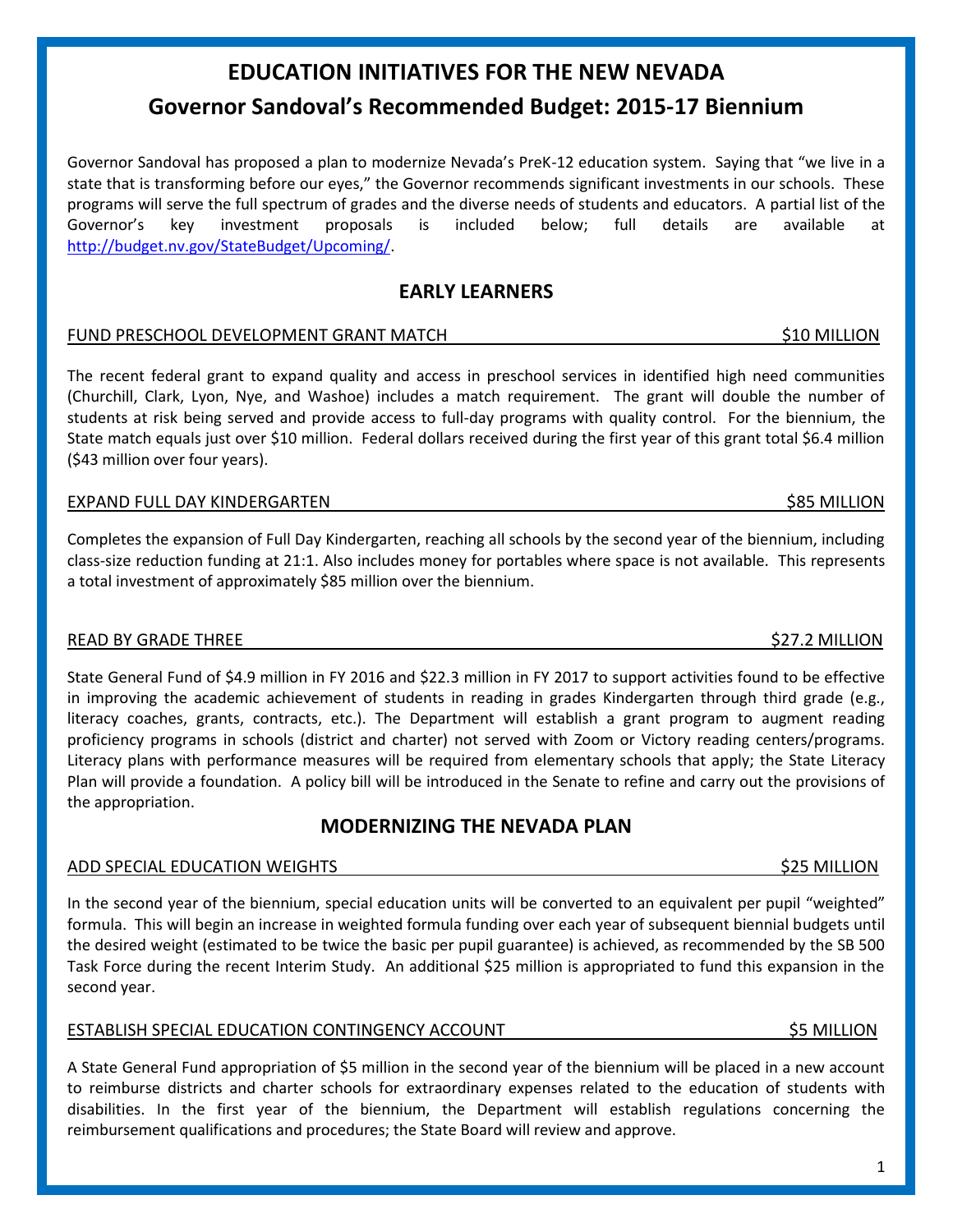### EXPAND ZOOM SCHOOLS PROGRAM **\$50 MILLION** \$50 MILLION

Appropriates additional State General Fund of \$25 million in each year of the biennium. This will fund twice the number of current schools in Clark and Washoe (24 additional) in the first year of the biennium. When kindergarten becomes fully funded (outlined above), Zoom funds will be freed up and used to expand to additional schools. Middle and high schools should be included in this biennium's pilot. The pilot will be evaluated by an external evaluator, contracted for by the NDE, and spending information will be used to modernize the Nevada Plan next biennium by shifting to funding "weights" as recommended by the SB 500 Task Force.

### CREATE A VICTORY SCHOOLS PROGRAM  $\sim$

Appropriates \$25 million in the State General Fund in each year of the biennium to create a new Victory Schools Program. The funding will be allocated by the Department to underperforming schools (lowest student achievement levels) in the 20 poorest zip codes in the state. Specific services will be required, especially in the areas of wraparound and family engagement. This program will be implemented in a similar fashion to the Zoom Schools Program. The Department will identify all schools throughout the state; schools will be managed by the local district under the conditions of a submitted plan and grant award. The pilot program will be evaluated by an external evaluator, and spending information will be used to modernize the Nevada Plan with "weights" in future years.

### FUND GIFTED AND TALENTED STUDENTS TO A SERIES AND TALENTED STUDENTS AND SAME ASSESSED AND LOCAL THREE STUDENTS

Increases the state program by \$10 million over the biennium to assist districts in educating students who qualify for Gifted and Talented Education (GATE) programs. Only students who have been identified through State-approved assessment/processes are eligible. Funds will be distributed on a per pupil basis based on a count day(s) reporting mechanism to be established by the Department. Calculations for future "weights" will be determined through this pilot program. Current State spending on GATE is less than \$200,000/year.

### **MIDDLE SCHOOL AND HIGH SCHOOL**

### NEVADA READY 21 TECHNOLOGY GRANTS **\$48.4 MILLION** \$48.4 MILLION

State General Fund of \$23.2 million in each fiscal year to implement Nevada Ready 21 Technology Grant Program. This program is a One-to-One Program (see attached proposal). This is a 6-year program, whereby Middle School will be the focus for the first three years and High School will follow. Funding will be distributed via the Commission on Educational Technology in order to build whole-school capacity for instructional technology. The Commission's Nevada Ready 21 plan calls for every student to have access to the two most important educational opportunities available: (1) skilled educators who value connected, personalized, student-centered learning, and (2) continuous access to a personal, portable device that is connected wirelessly to the Internet. There is additional funding for Wide Area Network incentives and staffing to manage the program.

### CAREER & TECHNICAL EDUCATION (CTE) EXPANSION \$8 MILLION

State General Fund of \$4.0 million in each fiscal year to augment existing budget line item from Agency Request to GOVREC. The funding will be utilized to expand programs identified by workforce sector councils.

### COLLEGE AND CAREER READINESS GRANTS \$8 MILLION

State General Fund of \$8 million over the biennium for College and Career Readiness Grants. The Department will create a new category of school aid for high schools to offer innovative programs targeted to improve the graduation rate and readiness upon exit. This expands existing work (e.g., access to dual credit courses) and is tied to the administration of the new 11th grade College and Career Readiness assessment (ACT) that will give schools information on students' readiness for post-secondary education or employment. Competitive grants would be awarded to the school districts and charter schools.

### 2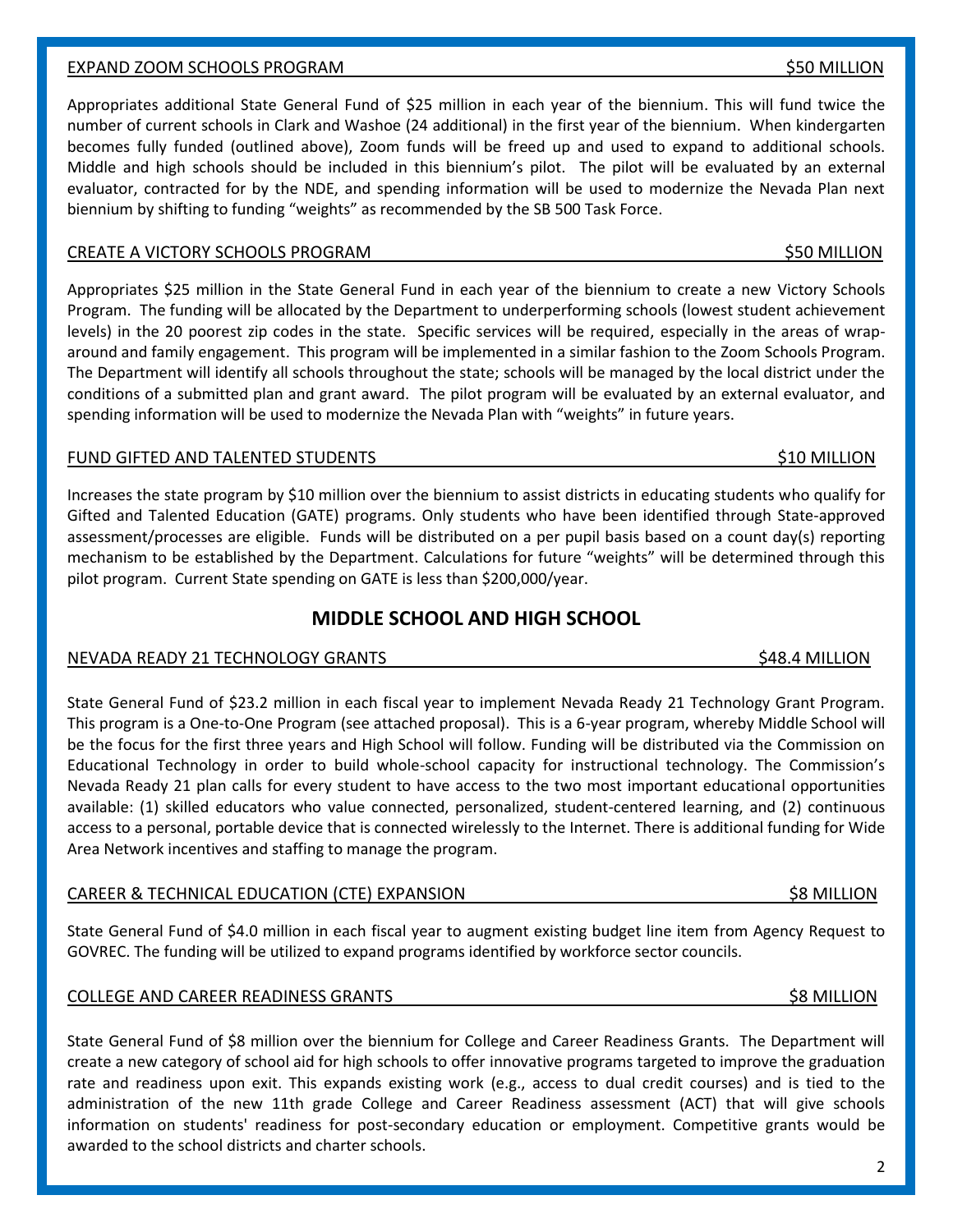### JOBS FOR AMERICA'S GRADUATES (JAG) EXPANSION \$4.6 MILLION

State General Fund increase of \$4.6 million over the biennium (up from \$1.5 million in the current budget) to support expansion of JAG to 50 schools throughout the state. JAG is a dropout prevention and career readiness program with a national track record of success.

### ADVANCED PLACEMENT **AUGUST 2** MILLION **51.2 MILLION**

The Department's request includes \$1.2 million over the biennium to expand student participation in Advanced Placement courses through additional teacher preparation and targeted grants to improve participation and passage rates among key population groups.

### **INVESTING IN CHANGE**

### GREAT TEACHING AND LEADING FUND **\$9.8 MILLION** \$9.8 MILLION

Create a new fund in the General Fund for the Department to incentivize professional development and improvements to the educator pipeline. In the first year, the focus will be full implementation of the Nevada Educator Performance Framework (NEPF), new science standards, teacher recruitment and training, and leadership training and development. After the first year, the State Board will coordinate activities by establishing annual criteria for the Fund, to include Regional Professional Development Programs. Entities which can receive the grants include the RPDPs, school districts, higher education institutions, employee associations, and nonprofit organizations. Almost \$10 million of new funding is provided over the biennium.

### SOCIAL WORKER GRANTS

### SAFE AND RESPECTFUL LEARNING ENVIRONMENT OFFICE \$36.2 MILLION

Appropriates \$11.9 million in FY 2016 and \$24.3 million in FY 2017 to create a new grant program for schools to provide a social worker or other licensed mental health worker. Includes a mental health screening survey, to be administered in the first year in order to identify schools in need. This program will operate as a block grant to local districts based on identified needs. It also includes State General Fund of \$300,000 in each fiscal year to create a new Safe and Respectful Learning Environment Office in the Department. The Director will report to the Superintendent of Public Instruction.

### UNDERPERFORMING SCHOOLS TURNAROUND **\$10 MILLION** \$10 MILLION

State General Fund of \$5.0 million in each fiscal year to assist in turning around persistently underperforming schools. Currently, the only funding for such schools is provided by the federal government. These funds will be used for vendor contracts, performance management assessment, staff incentives, and other services targeting student achievement in the lowest performing schools. The funds will provide a path to success before takeover of these schools (and placement in the proposed Achievement District) becomes necessary.

### CHARTER SCHOOL HARBOR MASTER \$20 MILLION

State General Fund of \$10 million in each fiscal year of the biennium will be utilized to match private philanthropy in establishing a fund to recruit best-in-class national charter management organizations to Nevada and help develop local human capital. Funds could be used to augment basic per pupil guarantee requirements for no more than two years and to provide access to construction capital or facilities. These funds will be a direct distribution to an established 501(c)(3) organization once each year upon proof of the match.